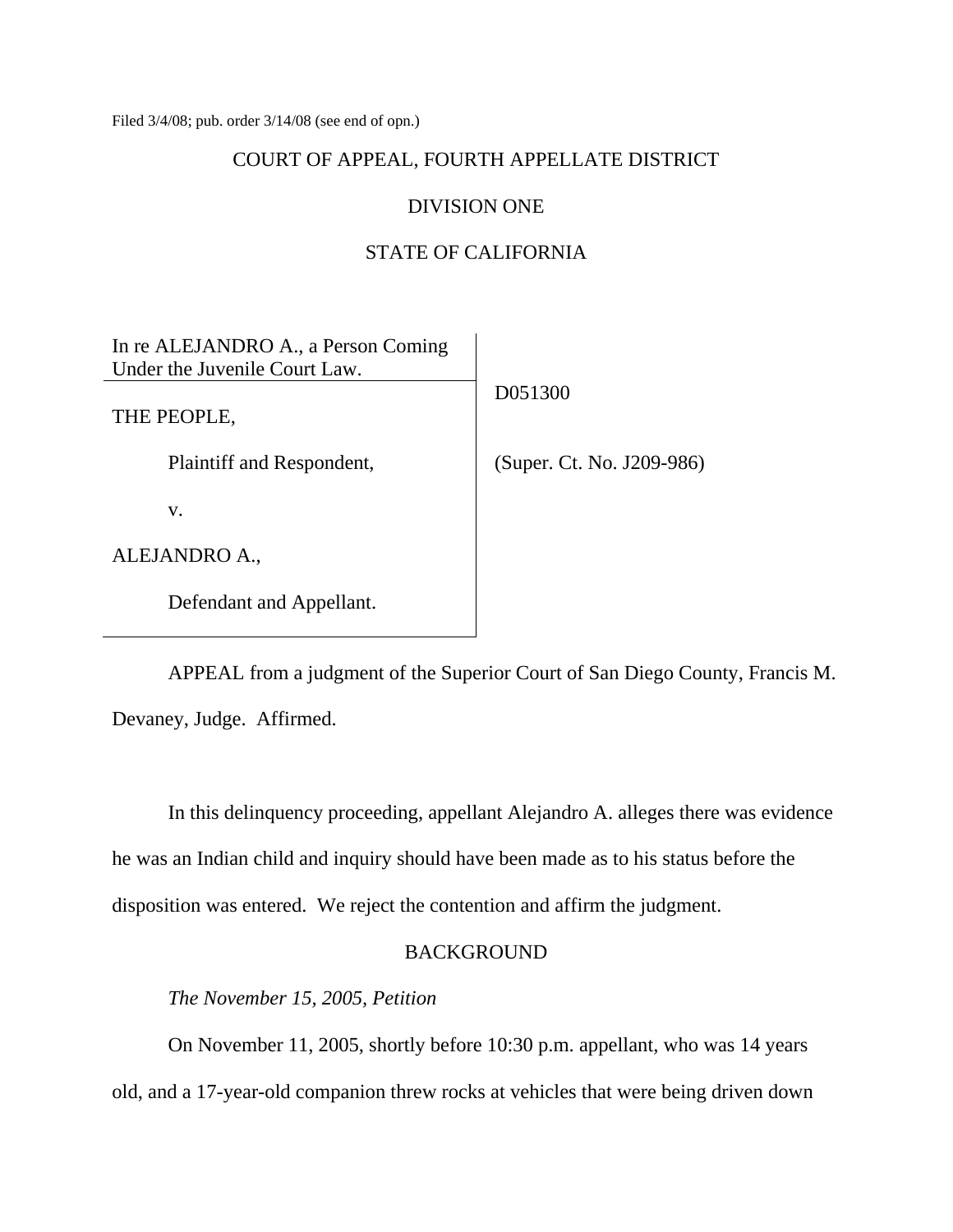Old Highway 80 in Boulevard. One of the rocks struck the driver's side windshield of Brian Hicks, causing \$450 in damage. The passenger in another car nearly struck by a rock tried to place appellant and his companion under citizen's arrest. A passerby gave that driver enough information that appellant was identified.

 In a petition filed on November 15, 2005, pursuant to Welfare and Institutions Code section 602, the San Diego District Attorney charged appellant in count 1 with assault in violation of Penal Code section 245, subdivision(a)(1), in count 2 with willfully and maliciously throwing rocks or other items capable of doing serious bodily harm at a vehicle or its occupants in violation of Vehicle Code section 23110, subdivision (b), in count 3 with unlawfully and maliciously damaging and destroying real and personal property in violation of Penal Code section 594, subdivisions (a) and (b)(1), and in count 4 with throwing a substance at a vehicle or occupant thereof on a highway, a misdemeanor in violation of Vehicle Code section 23110, subdivision (a). He admitted the allegations at an adjudication hearing held on April 3, 2006. On April 24, 2006, pursuant to Welfare and Institutions Code section 790, the court deferred judgment and placed appellant on probation without an order of wardship.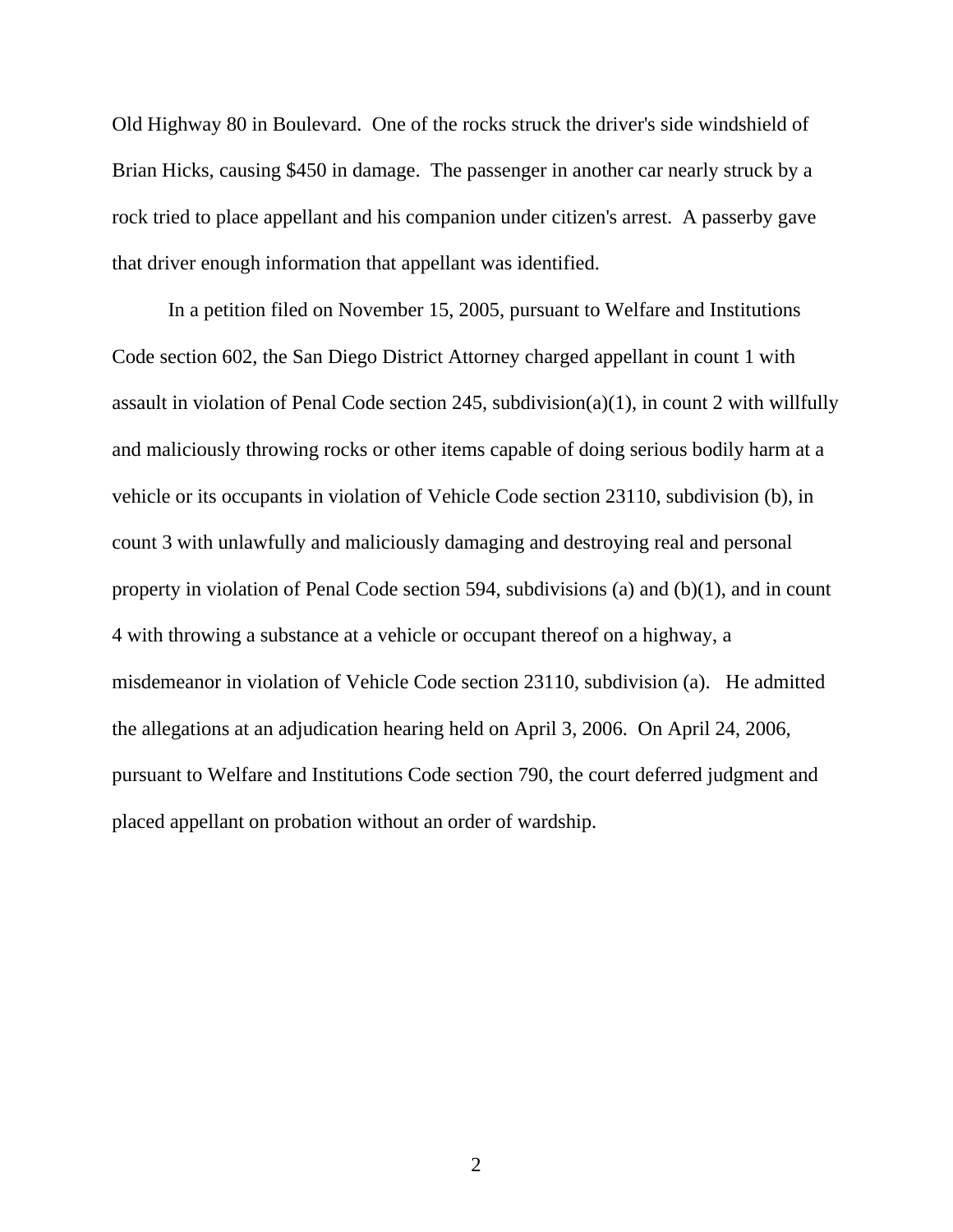#### *The March 9, 2006, Petition*

 At approximately 7:00 p.m. on November 12, 2006, one of the owners of the Live Oaks Spring Resort in Boulevard saw appellant and another juvenile leave cabin No. 7 and walk downstairs. The owner asked what they were doing. When they jumped over a fence, the owner drove around trying to find them but was unsuccessful.

 At approximately 9:00 p.m. on November 12, Angela Rodriguez, who rented cabin No. 7 with her husband, returned from dinner. When she went inside, she noticed a duffle bag with their clothes, a basket with gifts from the cabin owners, her medication, and her cell phone were gone. She returned to the restaurant and notified the clerk. A San Diego sheriff's deputy responding to the break-in at cabin No. 7 noticed the screen was cut and the window opened, allowing the suspects to reach in and open the door. When contacted by the deputy, appellant admitted he broke into cabin No. 7 and told the deputy where the stolen property was located.

 A second petition pursuant to Welfare and Institutions Code section 602 was filed on March 9, 2007. In this petition, appellant was charged with first degree burglary in count 1 in violation of Penal Code sections 459 through 460. On June 6, 2007, following a contested jurisdictional hearing, the juvenile court found the allegations of the petition to be true.

 On June 27, 2007, the juvenile court revoked the deferred entry of judgment on the November 15, 2005, petition, reinstated the charges and set a combined dispositional hearing on both petitions for July 20, 2007. On that date appellant was declared a ward of the court and committed to the Breaking Cycles program for a period not to exceed

3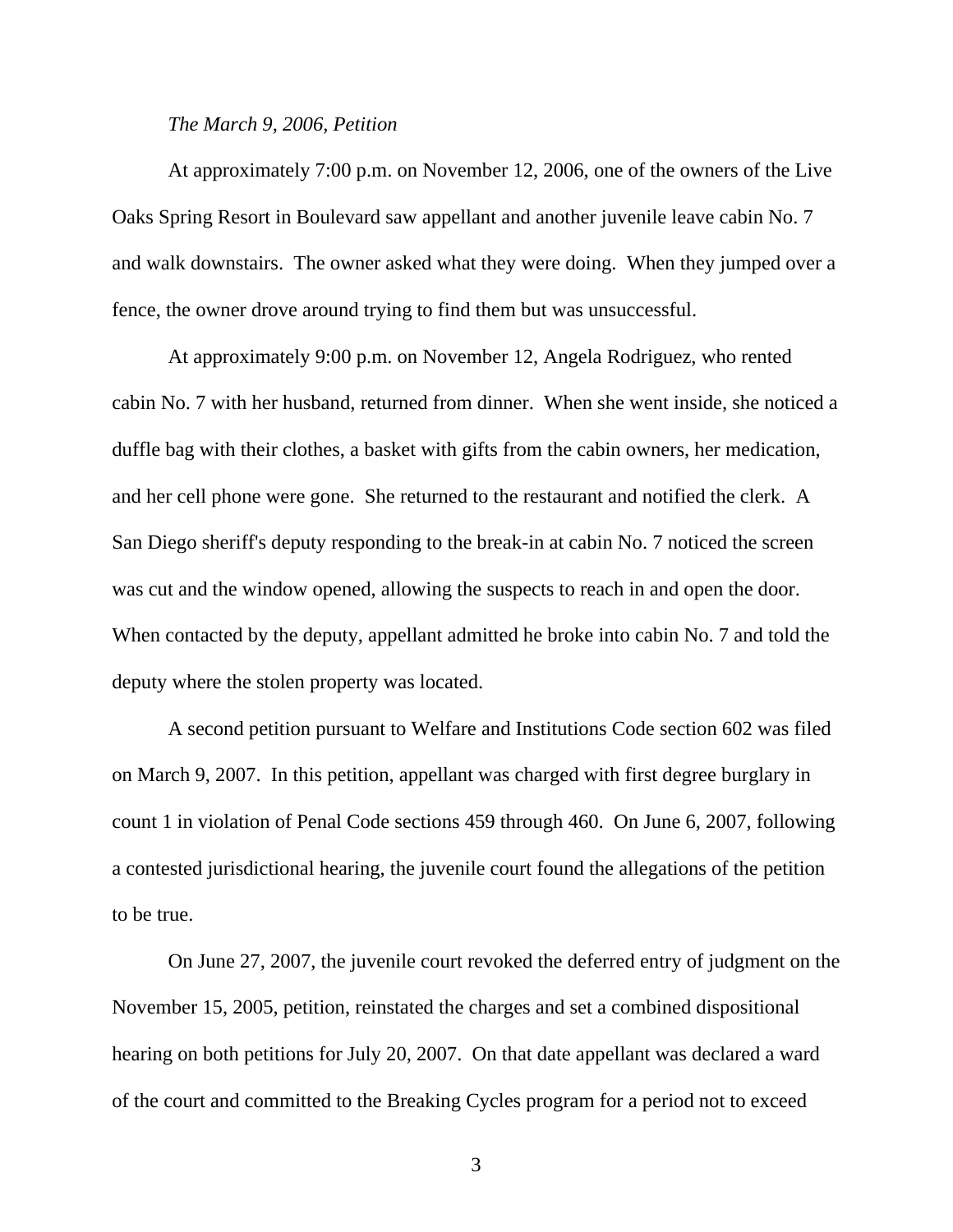240 days. The court stayed the commitment pending a review to be held October 26, 2007. He was placed in his mother's custody.

Appellant filed a timely notice of appeal.

#### DISCUSSION

 Appellant's sole contention is that there is substantial evidence to conclude he may be an Indian child and therefore an inquiry should have been made to determine if he actually was an Indian child before any disposition order was made.

We disagree.

 There are several reasons we reject appellant's contention. Most notably, there is simply no evidence appellant is an Indian child such that the Indian Child Welfare Act (ICWA) applies to him. Appellant told the probation officer he is not Native American. The social study prepared by the probation officer lists appellant, without contradiction anywhere in the record, as "Mexican/Hispanic." Indeed, in the probation officer's social study it is reported that appellant stated he did not get along well with other students at school because they disliked the fact he lived on a reservation and was not Indian. The fact appellant may live near four reservations does not make him an Indian child. Nor does his volunteer work at a reservation, his use of a reservation's substance abuse program, or his friendship with another Indian child create sufficient evidence to raise the possibility he may be an Indian child.

 Even if appellant might establish he is an Indian child, there is no authority for the proposition that the provisions of the act generally apply to delinquency proceedings. By the terms of 25 United States Code section 1903(1), the act applies to child *custody*

4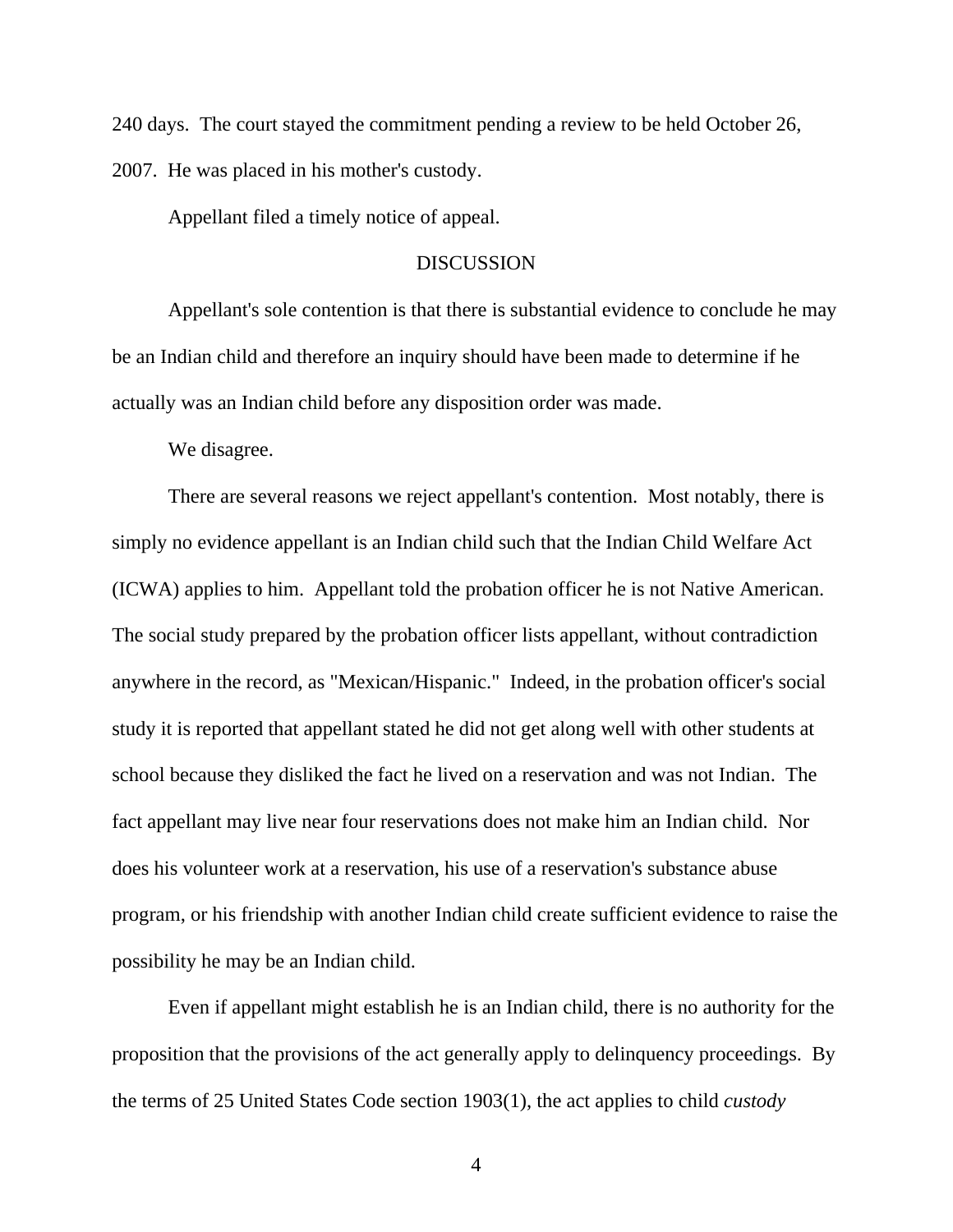proceedings. This expressly excludes placement based on an act which, if committed by an adult, would be deemed a crime. (*In re Enrique O*. (2006) 137 Cal.App.4th 728, 735.) However, where a petition is to be, or has been, filed pursuant to section 602, ICWA will apply in any wardship proceedings if the child is at risk of entering foster care, or is then in foster care. (Welf. & Inst. Code, § 224.3, subd. (a).) The case before us is not a child custody proceeding nor is it one where appellant is at risk of entering foster care.

 Appellant invites us to categorize the Breaking Cycles program as a form of "foster care." The argument is without merit. ICWA clearly defines foster care as "any action removing an Indian child from its parent or Indian custodian or conservator where the parent or Indian custodian cannot have the child returned upon demand, but where parental rights have not been terminated." (25 U.S.C. § 1903(1)(i).) The definition contemplates at a minimum a temporary restriction on parental rights based on parental abuse or neglect, while the parent or parents participate in reunification. (*In re S.B.*  (2005) 130 Cal.App.4th 1148, 1162-1164). No such restriction on parental rights appears in this record. Moreover, there was no attempt at the disposition hearing to demonstrate Breaking Cycles is a foster program, and there is nothing in the record before us indicating the Breaking Cycles program is in the nature of a foster home.

 Appellant argues we should read 25 United States Code section 1921 and Welfare and Institutions Code section 224.3 together and conclude they reach this case. His argument is misplaced. 25 United States Code section 1921 expressly provides: "In any case where State or Federal law applicable to a child custody proceeding under State or Federal law provides a higher standard of protection to the rights of the parent or Indian

5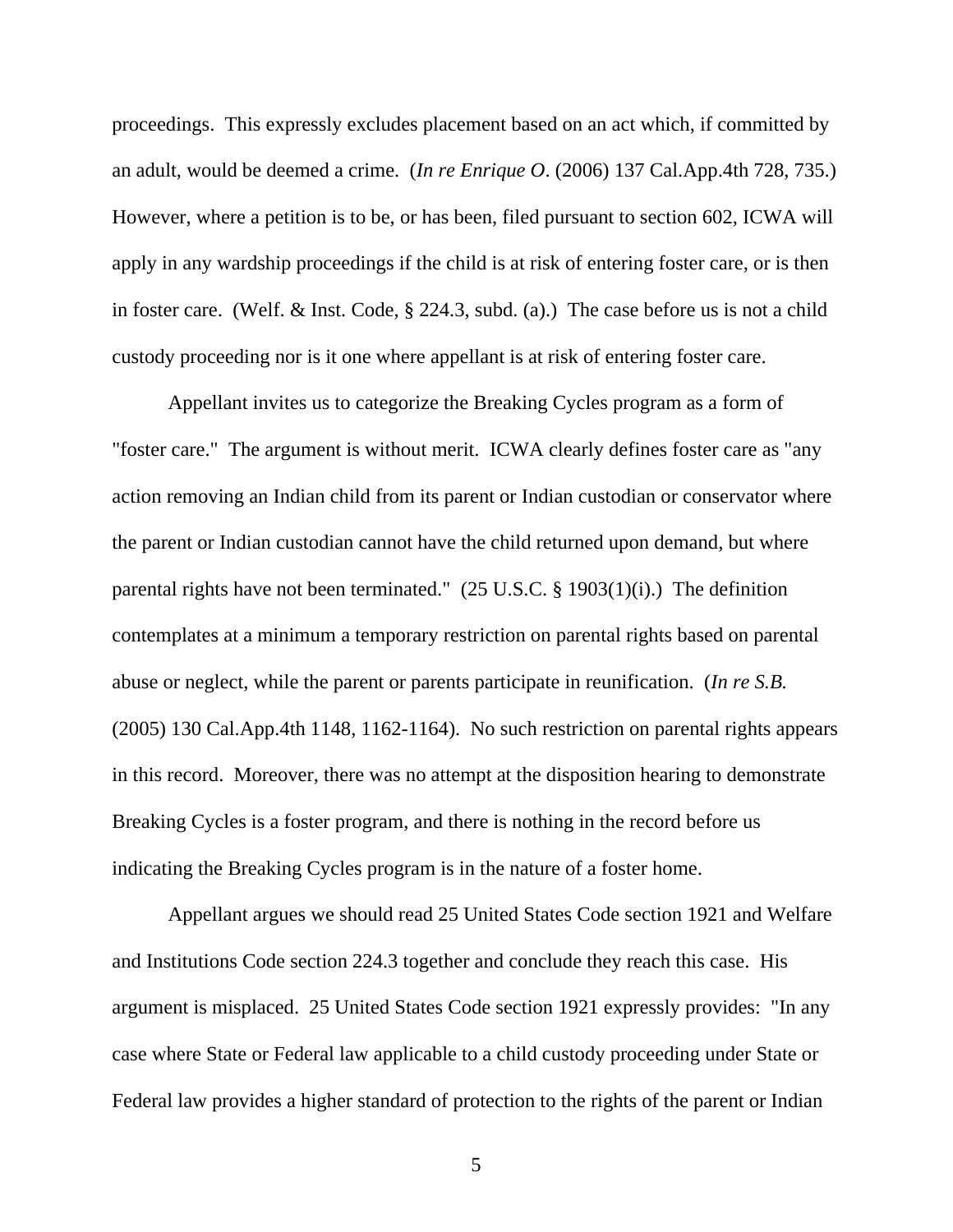custodian of an Indian child than the rights provided under this subchapter, the State or Federal court shall apply the State or Federal standard." Thus it provides states may pass more stringent laws affecting the rights of Indian children with respect to protecting the rights of a parent or Indian custodian.

 Welfare and Institutions Code section 224.3, subdivision (a), provides: "The court, county welfare department, and the probation department have an affirmative and continuing duty to inquire whether a child for whom a petition under Section 300, 601, or 602 is to be, or has been, filed is or may be an Indian child in all dependency proceedings and in any juvenile wardship proceedings if the child is at risk of entering foster care or is in foster care." While Welfare and Institutions Code section 224.3 expands its reach to proceedings brought pursuant to Welfare and Institutions Code section 602, it does so only where those proceedings relate to parents or Indian custodians. Appellant is neither a parent nor Indian custodian.

#### DISPOSITION

 $\overline{a}$ 

The judgment is affirmed.

WE CONCUR:

BENKE, Acting P. J.

O'ROURKE, J.

AARON, J.